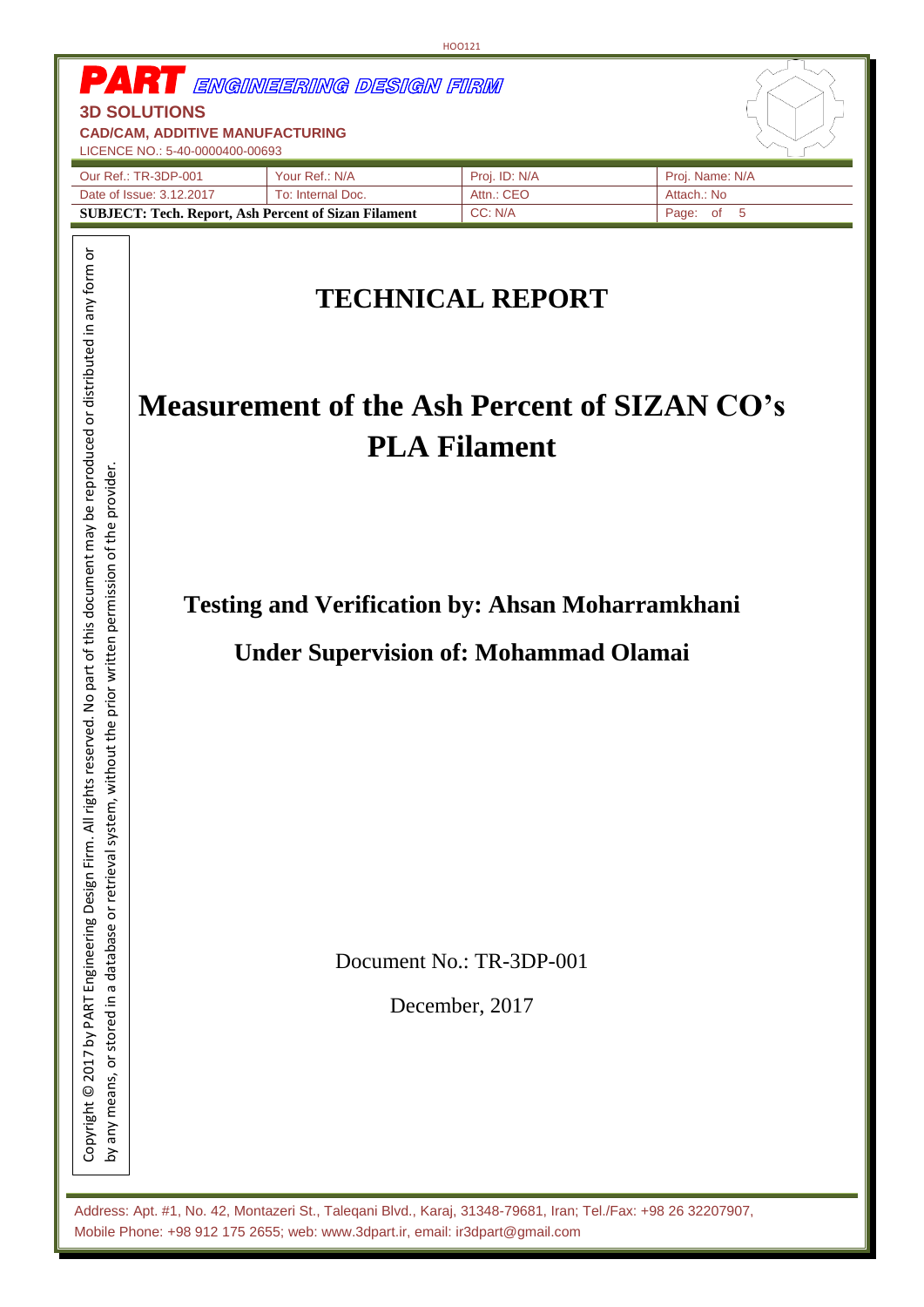| <b>PART</b> ENGINEERING DESIGN FIRM<br><b>3D SOLUTIONS</b><br><b>CAD/CAM, ADDITIVE MANUFACTURING</b><br>LICENCE NO.: 5-40-0000400-00693 |                   |               |                 |
|-----------------------------------------------------------------------------------------------------------------------------------------|-------------------|---------------|-----------------|
| Our Ref.: TR-3DP-001                                                                                                                    | Your Ref.: N/A    | Proj. ID: N/A | Proj. Name: N/A |
| Date of Issue: 3.12.2017                                                                                                                | To: Internal Doc. | Attn.: CEO    | Attach.: No     |
| <b>SUBJECT: Tech. Report, Ash Percent of Sizan Filament</b>                                                                             |                   | CC: N/A       | Page: of 5      |

HOO121

## **Description**

To make a successful casting by means of a single-use pattern, it's needed to consider the residual ash scum within the mould once the melt fills in the mould cavity completely. The amount gets us to provide enough space on top of cavity and mount proper vent to let out smokes and ashes. In this work, we arranged a set of tests to obtain trustable data for calculations carried out on the filament produced by Sizan Pardazesh Kavir Company.

## **The Experiment Procedure**

Following steps shall be carried out respectively and the quantities of germs and dimensions must be measured thoroughly and then factors of volume, densities and percentage of remaining ash after burning calculated implementing sufficient decimal digits:

- Picking a piece of wire from the filament reel as the specimen
- Weighing the specimen
- Measuring length of the wire
- Measuring the wire diameter
- Burning out the specimen
- Doing calculations

## **Correlations**

Longitudinal Density: 
$$
\rho_v = \frac{M}{L}
$$
  
Volume:  $V = \frac{\pi d^2 L}{4}$   
Volumetric Density:  $\rho_l = \frac{M}{V}$   
Ash Percent:  $a = \frac{m}{M}$ 

# **Test Outcomes**

According to the above correlations and the quantities measured and tabulated below, we have found the ash percent as 2.6%.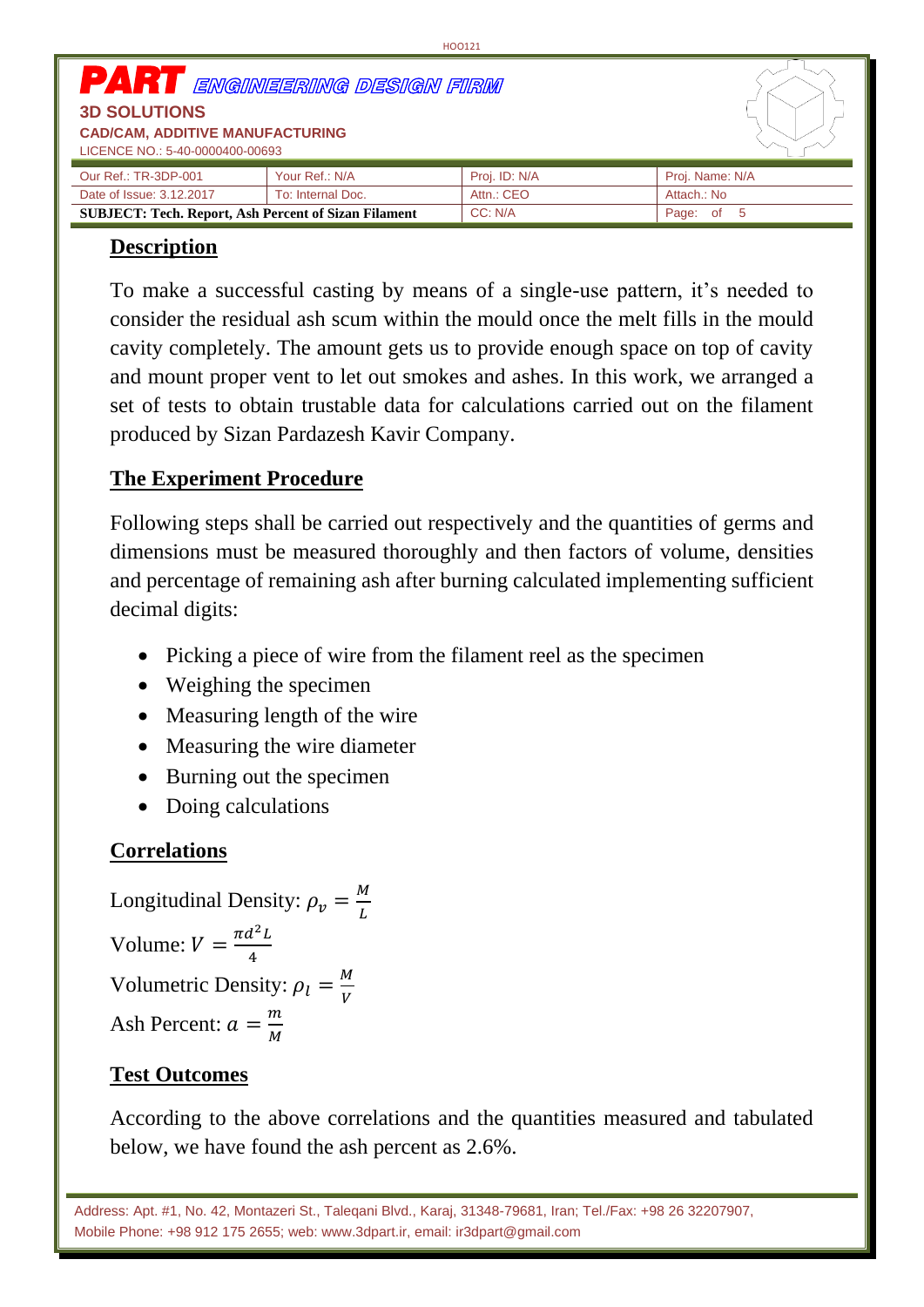| <b>PART</b> ENGINEERING DESIGN FIRM<br><b>3D SOLUTIONS</b><br><b>CAD/CAM, ADDITIVE MANUFACTURING</b><br>LICENCE NO.: 5-40-0000400-00693 |  |                                 |        |                   |                   |            |                |  |
|-----------------------------------------------------------------------------------------------------------------------------------------|--|---------------------------------|--------|-------------------|-------------------|------------|----------------|--|
| Your Ref.: N/A<br>Our Ref.: TR-3DP-001                                                                                                  |  | Proj. ID: N/A                   |        | Proj. Name: N/A   |                   |            |                |  |
| Date of Issue: 3.12.2017                                                                                                                |  | Attn.: CEO<br>To: Internal Doc. |        | Attach.: No       |                   |            |                |  |
| <b>SUBJECT: Tech. Report, Ash Percent of Sizan Filament</b>                                                                             |  |                                 |        | CC: N/A           |                   |            | Page: of<br>-5 |  |
| <b>Item</b>                                                                                                                             |  | <b>Symbol</b>                   |        | <b>Amount</b>     | Unit              |            | <b>Remark</b>  |  |
| Germ of Specimen                                                                                                                        |  | M                               |        | 10.000            | g                 |            | $\pm 1$ mg     |  |
| L<br>Length                                                                                                                             |  |                                 | 3499.8 | mm                |                   | unstressed |                |  |
| Diameter (Nominal)                                                                                                                      |  | $D_{nom}$                       |        | 1.75              | mm                |            |                |  |
| Diameter (Actual)                                                                                                                       |  | d                               |        | $1.803$ (average) | mm                |            | Ovality 5.5 %  |  |
| Density (Longitudinal)                                                                                                                  |  | $\rho_1$                        |        | 2.8573            | g/m               |            |                |  |
| Density (Volumetric)                                                                                                                    |  | $\rho_{\rm v}$                  |        | 1.119             | g/cm <sup>3</sup> |            |                |  |
| Germ of Ash                                                                                                                             |  | m                               |        | 0.26              | g                 |            | $\pm$ 5 mg     |  |
| <b>Ash Percent</b>                                                                                                                      |  | a                               |        | 2.6               | $\%$              |            |                |  |

## **Acknowledgement**

Herewith we offer appreciations to Mr. Javad Nikoukar for his assistance and providing valuable information and counsel.

## **Pictures**

Following pictures show the research outline.



Specimen Burning

Address: Apt. #1, No. 42, Montazeri St., Taleqani Blvd., Karaj, 31348-79681, Iran; Tel./Fax: +98 26 32207907, Mobile Phone: +98 912 175 2655; web: www.3dpart.ir, email: ir3dpart@gmail.com

HOO121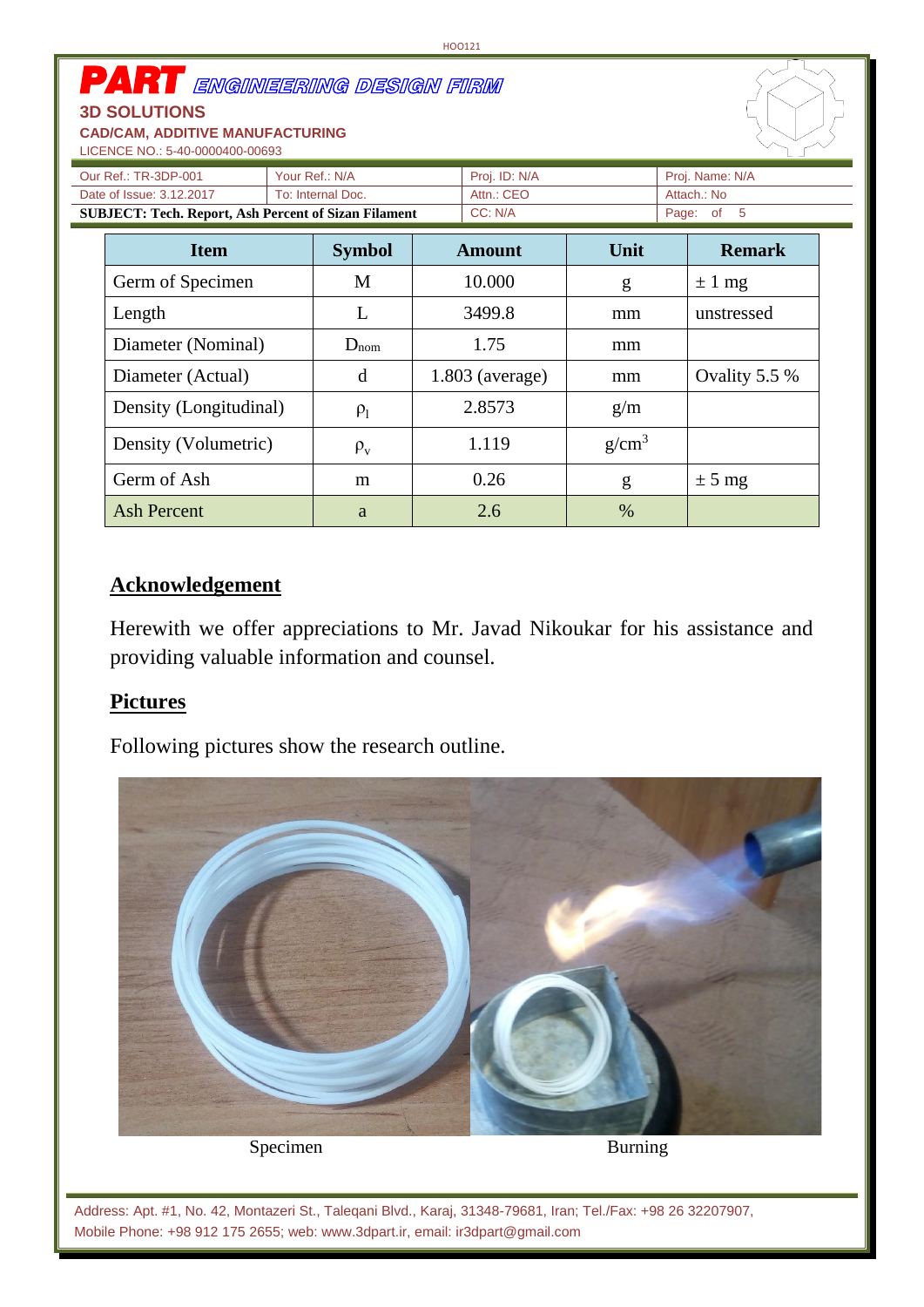Burning out Ash

Address: Apt. #1, No. 42, Montazeri St., Taleqani Blvd., Karaj, 31348-79681, Iran; Tel./Fax: +98 26 32207907, Mobile Phone: +98 912 175 2655; web: www.3dpart.ir, email: ir3dpart@gmail.com